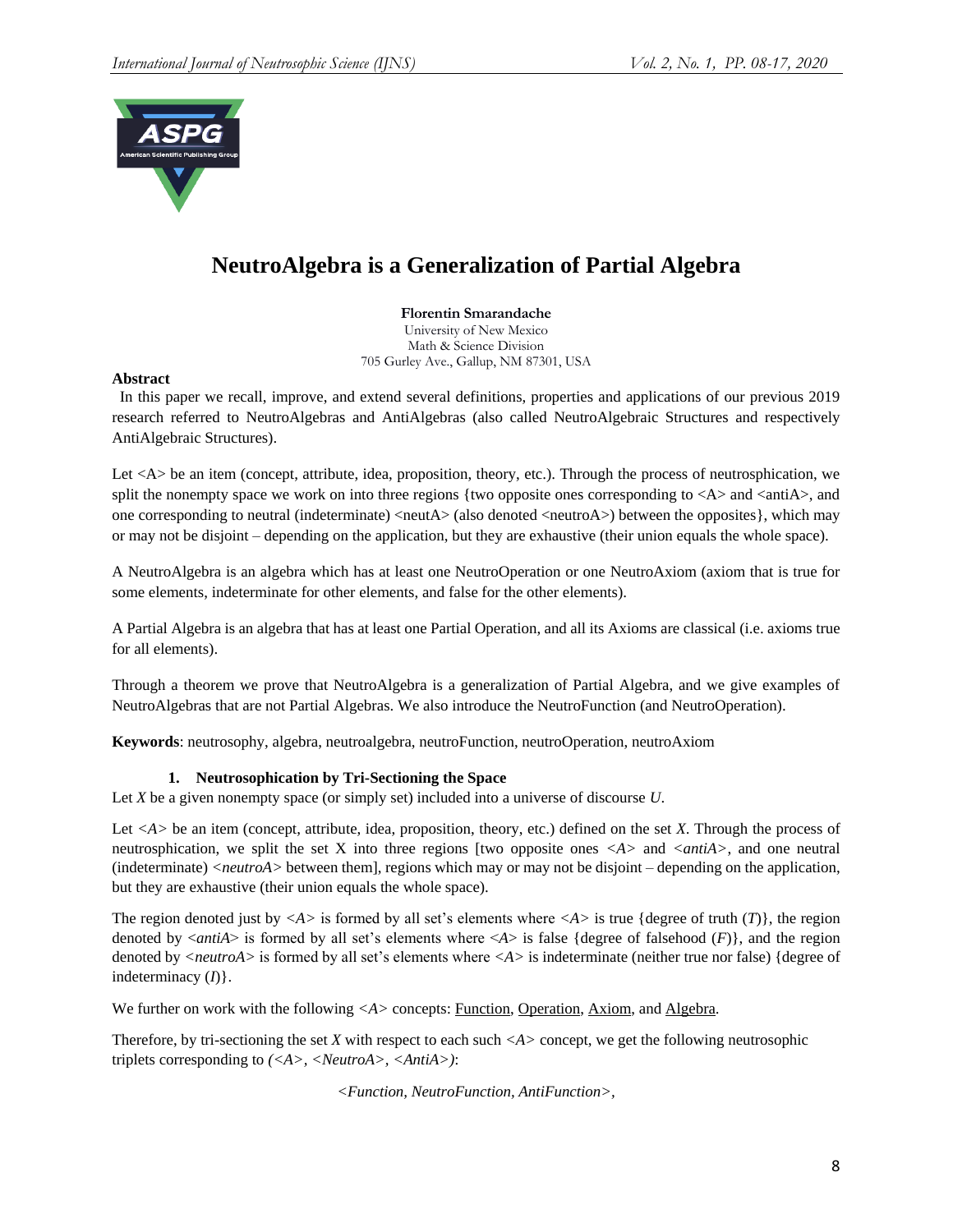*<Operation, NeutroOperation, AntiOperation>,* 

*<Axiom, NeutroAxiom, AntiAxiom>,* 

*<Algebra, NeutroAlgebra, AntiAlgebra>.* 

A NeutroAlgebra is an algebra which has at least one NeutroOperation or one NeutroAxiom (axiom that is true for some elements, indeterminate for other elements, and false for other elements).

We have proposed for the first time the NeutroAlgebraic Structures (or NeutroAlgebras), and in general the NeutroStructures, in 2019 [1] and further on in 2020 [2].

The NeutroAlgebra is a generalization of Partial Algebra, which is an algebra that has at least one Partial Operation, while all its Axioms are totally true (classical axioms).

We recall the Boole's Partial Algebras and the Effect Algebras as particular cases of Partial Algebras, and by consequence as particular cases of NeutroAlgebras.

In comparison between the Partial Algebra and the NeutroAlgebra:

- i) When the NeutroAlgebra has no NeutroAxiom, and no outer-defined operation, it coincides with the Partial Algebra.
- ii) There are NeutroAlgebras that have no NeutroOperations, but have NeutroAxioms. These are different from Partial Algebras.
- iii) And NeutroAlgebras that have both, NeutroOperations and NeutroAxioms. These are different from Partial Algebras too.

All the above will be proved in the following.

#### **2-4. Partially Inner-Defined, Partially Outer-Defined, or Partially Indeterminate**

Let U be a nonempty universe of discourse, and X and Y be two nonempty subsets of U.

Let's consider a function:

$$
f: X \to Y
$$
.

Let  $a \in X$  be an element. Then, there are three possibilities:

*i) [Inner-defined,* or *Well-defined*; corresponding in neutrosophy to Truth (T)*]*  $f(a) \in Y$ ;

*ii) [Outer-defined*; corresponding in neutrosophy to Falsehood (F)*]*

 $f(a) \in U-Y;$ 

iii) *[Indeterminacy*; corresponding in neutrosophy to Indeterminate (I)*] α) f(a) = indeterminacy;*

{i.e. the value of  $f(a)$  does exist, but we do not know it exactly;

for example,  $f(a) = c$  or *d*, we know that  $f(a)$  may be equal to *c* or *d* (but we are not sure to which one);

or, another example, we only know that  $f(a) \neq e$ , where the previous *c*, *d*,  $e \in U$ ;

*β) f(a) = undefined* (i.e. the value of *f(a)* is not defined, or it does not exist – as in Partial Function); *undefined* is considered part of *indeterminacy*;

 $\delta$ )  $f(indeterminacy) \in U$ , but we either do not know the indeterminacy at all, or we only partially know some information about it

{for example we know that  $f(a \text{ or } b \text{ or } c) \in U$ , where  $a, b, c \in X$ , but we are not sure if the argument is either  $a$ , or  $b$ , or *c*};

*δ)* more general: *f(indeterminacy1) = indeterminacy2*, where *indeterminacy1* is a vaguely known value in *X* and *indeterminacy2* is a vaguely known value in *U;*

ε) By the way, there are many types of indeterminacies, we only gave above some elementary examples. Consequently we have: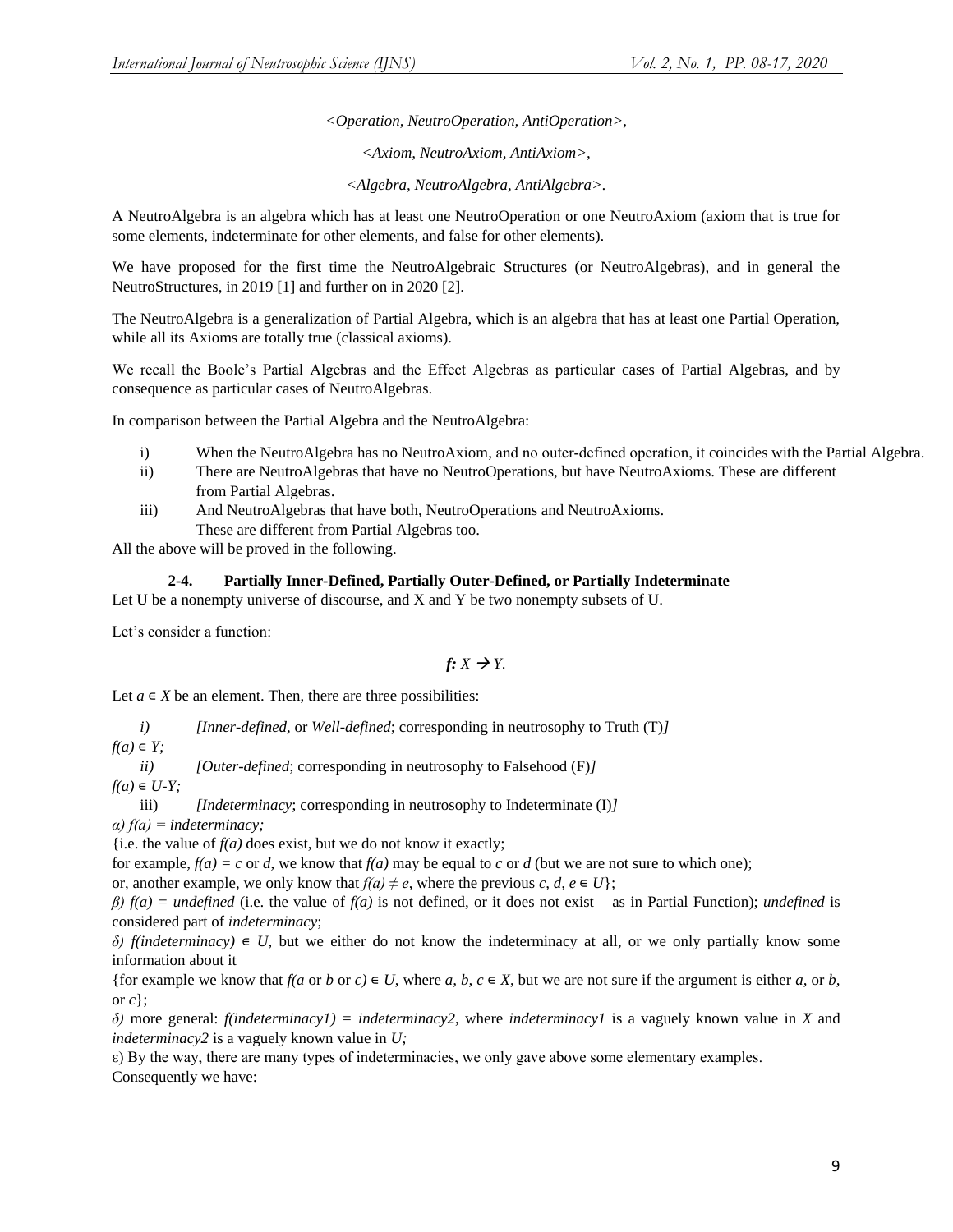- **5-7. Definitions of Total InnerFunction, Total OuterFunction, Total IndeterminateFunction, and Total UndefinedFunction**
- i) If for any  $x \in X$  one has  $f(x) \in Y$  (*inner-ness,* or *well-defined*), then *f* is called a *Total InnerFunction* (or classical **Total Function,** or in general **Function**).
- ii) If for any  $x \in X$  one has  $f(x) \in U-Y$  (*outer-ness, or outer-defined*), then *f* is called a **Total** *OuterFunction (or AntiFunction).*
- *iii*) If for any  $x \in X$  one has either  $f(x) =$  *indeterminacy*, or  $f($ *indeterminacy* $) \in U$ , or  $f($ *indeterminacy* $I$  $) =$ *indeterminacy2,* then *f* is called a *Total IndeterminateFunction.*

*{* As a particular case of the Total IndeterminateFunction there is the **Total UndefinedFunction**; when for any  $x \in X$ one has  $f(x) =$  *undefined.* }

# **8. Definition of Partial Function**

In the previous literature {[3], [4]}, the Partial Function was defined as follows:

A function *f*:  $X \rightarrow Y$  is called a **Partial Function** if it is well-defined for some elements in *X*, and undefined for all the other elements in *X*. Therefore, there exist some elements  $a \in X$  such that  $f(a) \in Y$  (*well-defined*), and for all other element  $b \in X$  one has  $f(b) = (is)$  *undefined*.

\*

We extend the partial function to NeutroFunction in order to comprise all previous *i) – iii)* situations.

## **9. Definition of NeutroFunction**

A function *f*:  $X \rightarrow Y$  is called a **NeutroFunction** if it has elements in *X* for which the function is well-defined {degree of truth  $(T)$ }, elements in *X* for which the function is indeterminate {degree of indeterminacy  $(I)$ }, and elements in *X* for which the function is outer-defined {degree of falsehood  $(F)$ }, where *T*, *I*,  $F \in [0, 1]$ , with  $(T, I, F) \neq (1, 0, 0)$  that represents the (Total) Function, and (T, I, F)  $\neq$  (0, 0, 1) that represents the AntiFunction.

In this definition "neutro" stands for neutrosophic, which means the existence of outer-ness, or undefined-ness, unknown-ness, or indeterminacy in general.

A NeutroFunction is more general, and it may include all three previous situations: elements in *X* for which the function *f* is well-defined, elements in *X* for which function *f* is indeterminate (including function's undefined values), and elements in *X* for which function *f* is outer-defined.

We have formed the following neutrosophic triplet:

*<Function, NeutroFunction (*that includes the *Partial Function), AntiFunction>.* 

Therefore, according to the above definitions, we have the following:

# **10. Classification of Functions**

i) (Classical) **Function**, which is a function well-defined for all the elements in its domain of definition.

ii) **NeutroFunction**, which is a function partially well-defined, partially indeterminate, and partially outer-defined on its domain of definition.

iii) **AntiFunction**, which is a function outer-defined for all the elements in its domain of definition.

# **11. Example of NeutroFunction**

Let  $U = \{1, 2, 3, 4, 5, 6, 7, 8, 9, 10, 11, 12\}$  be a universe of discourse, and two of its nonempty subsets  $X = \{1, 2, 3, 7, 8, 9, 10, 11, 12\}$ *4, 5, 6}, Y = {7, 8, 9, 10, 11, 12}*, and the function *f* constructed as follows:

 $f: X \rightarrow Y$  such that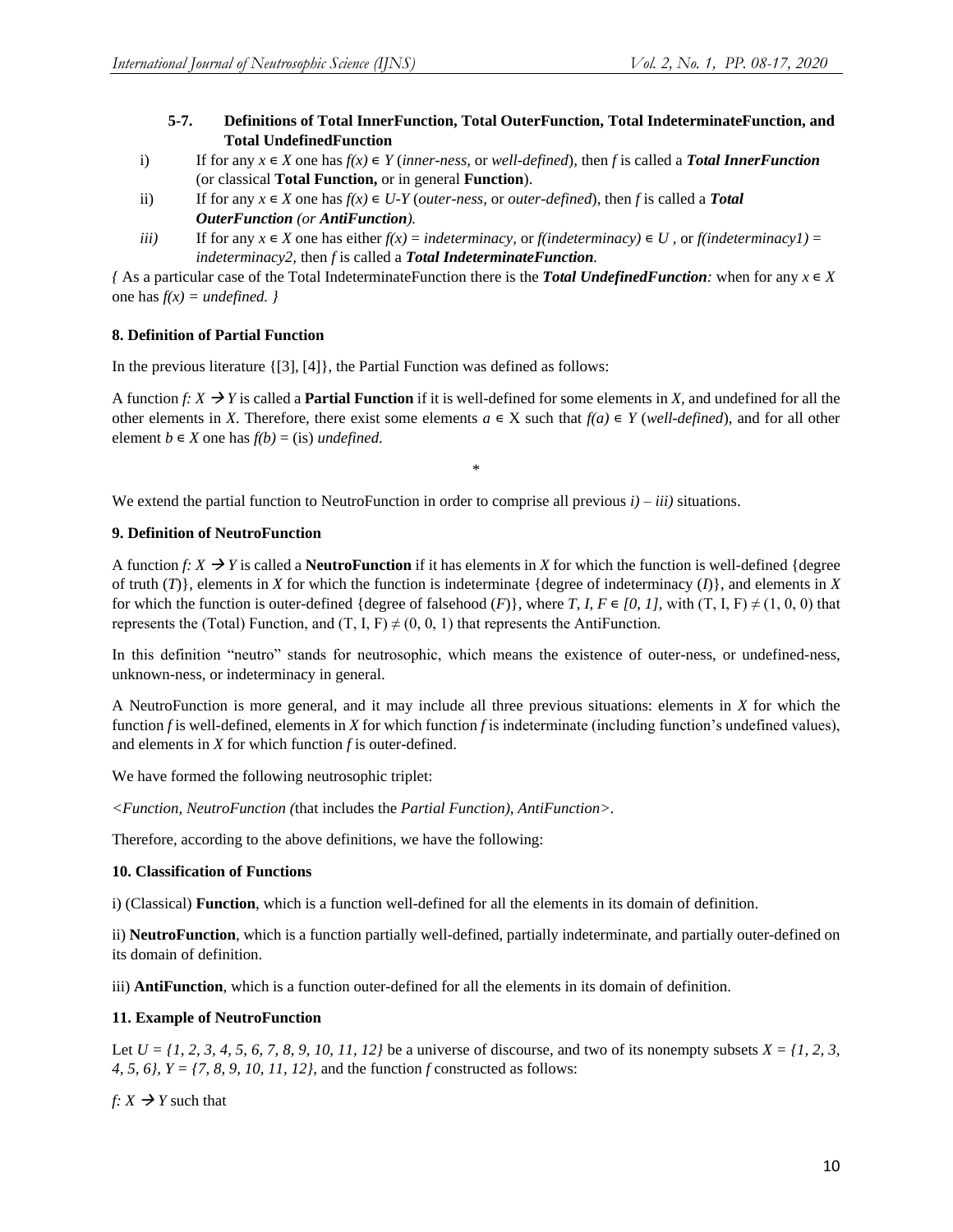$f(1) = 7 \in Y$  (well-defined);

 $f(2) = 8 \in U-Y$  (outer-defined);

*f(3) = undefined* (doesn't exist);

 $f(4) = 9$  or 10 or 11 (it does exist, but we do not know it exactly), therefore  $f(4) = indeterminate$ ;

*f(some number greater*  $\ge 5$ ) = 12, {i.e. it can be  $f(5) = 12$  or  $f(6) = 12$ , we are not sure about}, therefore *f(indeterminate) = 12*.

Similarly we defined the NeutroOperation.

## **12. Definition of NeutroOperation**

An *n*-ary (for integer  $n \ge 1$ ) operation  $\omega$ :  $X^n \to Y$  is called a **NeutroOperation** if it is has *n-plets* in  $X^n$  for which the operation is well-defined {degree of truth  $(T)$ }, *n-plets* in  $X^n$  for which the operation is indeterminate {degree of indeterminacy  $(I)$ , and *n-plets* in  $X^n$  for which the operation is outer-defined {degree of falsehood  $(F)$ }, where *T*, *I*, *F*  $\in [0, 1]$ , with  $(T, I, F) \neq (1, 0, 0)$  that represents the n-ary (Total) Operation, and  $(T, I, F) \neq (0, 0, 1)$  that represents the n-ary AntiOperation.

\*

Again, in this definition "neutro" stands for neutrosophic, which means the existence of outer-ness, or undefined-ness, or unknown-ness, or indeterminacy in general.

A NeutroOperation is more general, and it may include all previous situations: elements in *X n* for which the operation ω is well-defined, elements for which operation ω is outer-defined, and elements for which operation ω is indeterminate (including undefined).

## **13. Definition of AntiOperation**

An *n*-ary (for integer  $n \ge 1$ ) operation  $\omega$ :  $X^n \to Y$  is called **AntiOperation** if for all *n*-plets  $(x_1, x_2, ..., x_n) \in X^n$  one has  $\omega(x_1, x_2, ..., x_n) \in U-Y$ .

We have formed the neutrosophic triplet: *<Operation, NeutroOperation, AntiOperation>.*

Therefore, according to the above definitions, we have the following:

## **14. Classification of Operations**

On a given set:

- i) (Classical) **Operation** is an operation well-defined for all the set's elements.
- ii) **NeutroOperation** is an operation partially well-defined, partially indeterminate, and partially outerdefined on the given set.
- iii) **AntiFunction** is an operation outer-defined for all the set's elements.

\*

Further, we define the NeutroHyperOperation.

## **15. Definition of NeutroHyperOperation**

Similarly, an *n-ary* (for integer  $n \geq 1$ ) hyperoperation  $\omega$ :  $X^n \to P(Y)$  is called a **NeutroHyperOperation** if it is has *n*plets in  $X^n$  for which the operation is well-defined  $\omega(a_1, a_2, ..., a_n) \in P(Y)$  {degree of truth  $(T)$ }, *n-plets* in  $X^n$  for which the operation is indeterminate {degree of indeterminacy  $(I)$ }, and *n-plets* in  $X<sup>n</sup>$  for which the operation is outer-defined  $\omega(a_1, a_2, \ldots, a_n) \notin P(Y)$  {degree of falsehood  $(F)$ }, where *T*, *I*,  $F \in [0, 1]$ , with  $(T, I, F) \neq (1, 0, 0)$  that represents the n-ary (Total) HyperOperation, and  $(T, I, F) \neq (0, 0, I)$  that represents the n-ary AntiHyperOperation.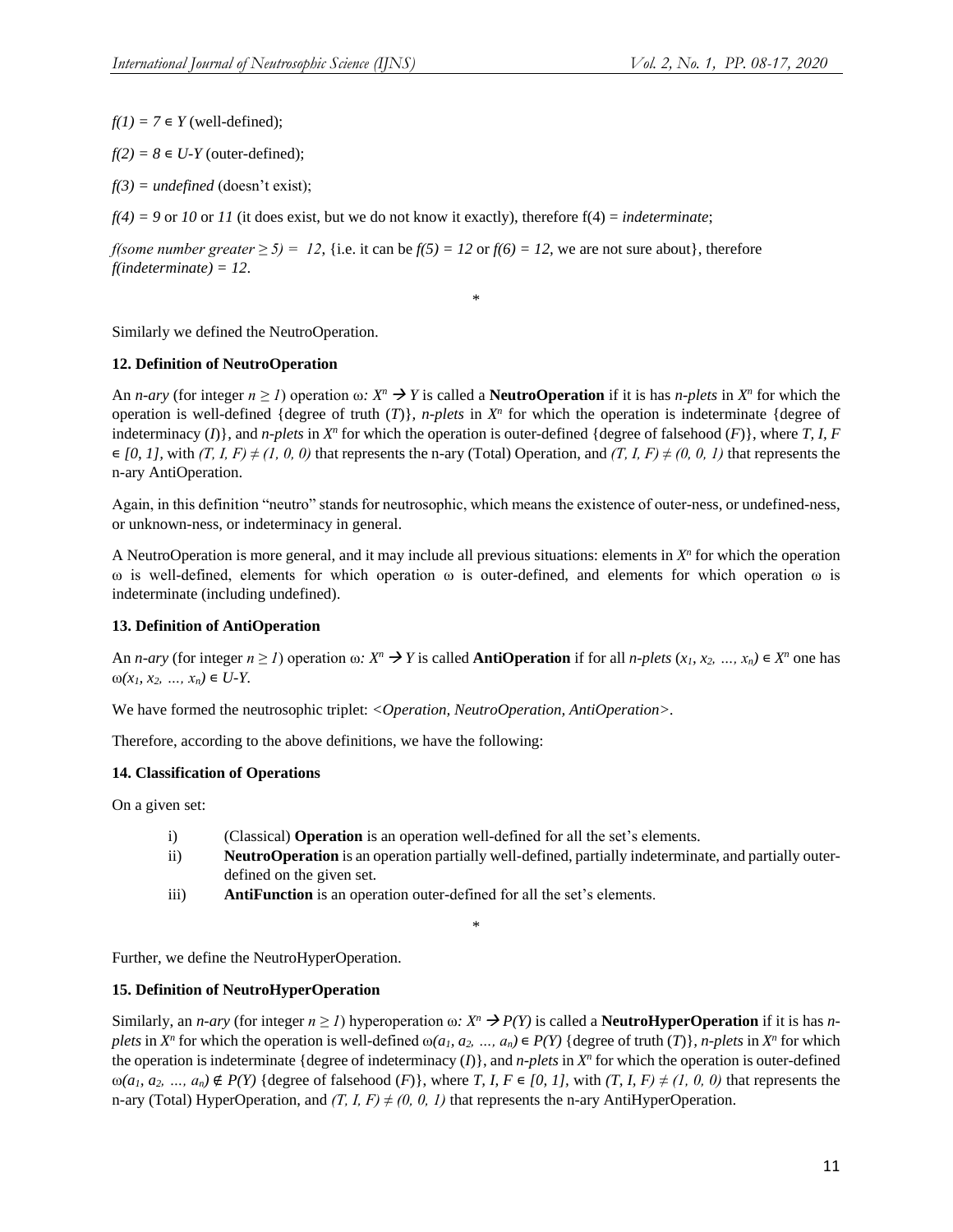Again, in this definition "neutro" stands for neutrosophic, which means the existence of outer-ness, or undefined-ness, or unknown-ness, or indeterminacy in general.

A NeutroOperation is more general, and it may include all previous situations: elements in *X n* for which the operation ω is well-defined, elements for which operation ω is outer-defined, and elements for which operation ω is indeterminate (including undefined).

# **16. Definition of AntiHyperOperation**

An *n*-ary (for integer  $n \ge 1$ ) operation ω:  $X^n \to P(Y)$  is called **AntiHyperOperation** if it is outer-defined for all the *n*plets in  $X^n$ . Or, for any *n*-plet  $(x_1, x_2, ..., x_n) \in X^n$  one has  $\omega(x_1, x_2, ..., x_n) \notin P(Y)$ .

Again, we have formed a neutrosophic triplet:

*<HyperOperation, NeutroHyperOperation, AntiHyperOperation>.*

Similarly, according to the above definitions, we have the following:

## **17. Classification of HyperOperations**

On a given set:

- i) (Classical) **HyperOperation** is a hyper-operation well-defined for all the set's elements.
- ii) **NeutroHyperOperation** is a hyper-operation partially well-defined, partially indeterminate, and partially outer-defined on the given set.
- iii) **AntiHyperFunction** is a hyper-operation outer-defined for all the set's elements.

# \*

## **18. Definition of Universal Algebra**

In the previous literature there exist the following.

The (classical) **Universal Algebra** (or **General Algebra**) is a branch of mathematics that studies classes of (classical) algebraic structures.

## **19. Definition of Algebraic Structure**

A (classical) **Algebraic Structure** (or **Algebra**) is a nonempty set A endowed with some (totally well-defined) operations (functions) on A, and satisfying some (classical) axioms (totally true) - according to the Universal Algebra.

## **20. Definition of Partial Algebra**

A (classical) **Partial Algebra** is an algebra defined on a nonempty set PA that is endowed with some partial operations (or partial functions: partially well-defined, and partially undefined). While the axioms (laws) defined on a Partial Algebra are all totally (100%) true.

## **21. Definition of Effect Algebra**

A set L that contains two special elements  $0, I \in L$ , and endowed with a partially defined binary operation  $\oplus$  that satisfies the following conditions (Foulis and Bennett [4]).

For all *p*,  $q, r \in L$  one has:

- i) If *p*⊕*q* is defined, then  $q \oplus p$  is defined and  $p \oplus q = q \oplus p$  *[Commutativity]*.
- ii) If  $q \oplus r$  is defined and  $p \oplus (q \oplus r)$  is defined, then  $p \oplus q$  is defined and  $(p \oplus q) \oplus r$  is defined, and  $p \oplus (q \oplus r)$ *= (*p⊕*q)*⊕r *[Associativity].*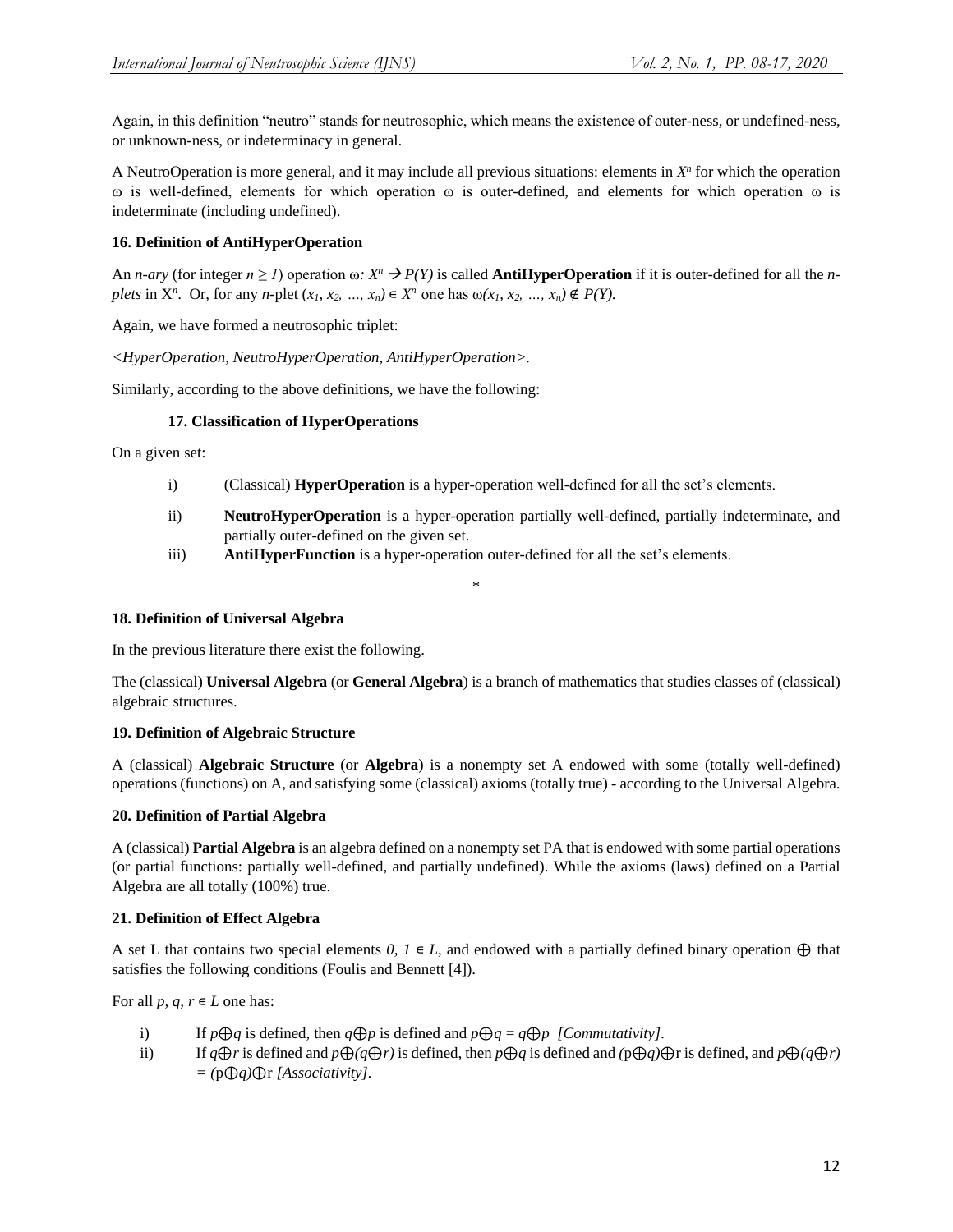- iii) For every  $p \in L$  there exists a unique  $q \in L$  such that  $p \oplus q$  is defined and  $p \oplus q = 1$ (*Orthosupplementation*).
- iv) If  $I \bigoplus p$  is defined, then  $p = 0$  (*Zero-One Law*).

Clearly, the Effect Algebra is a particular case of Partial Algebra, since it has a partial operation ⊕, and all its (Commutative, Associative, Orthosupplementation, and Zero-One) Laws are totally true.

#### **22. Definition of Boole's Partial Algebras**

Let U be a universe of discourse, Su(U) the collection of subsets of U, and S(U) the partial algebra *(Su(U), +, ·, -, 0, 1).* Two partial operations ( + and – ) were defined by George Boole (Burris and Sankappanavar [5]):

 $A + B := A \cup B$ , provided  $A \cap B = \phi$ , otherwise *undefined*;

and

 $A - B := A \setminus B$ , provided  $B \subseteq A$ , otherwise *undefined*;

one total operation:

$$
A\cdot B=A\cap B\,;
$$

and two constants:

$$
1 := U,
$$
  

$$
0 := \phi.
$$

Obviously, Boole's Partial Algebras are partial algebras since they have at least one partial operation, while its axioms are totally true.

\*

Now we extend the Partial Algebra to NeutroAlgebra, but first we recall the below.

#### **23. Classification of Axioms**:

- i) A (classical) **Axiom** defined on a nonempty set is an axiom that is totally true (i.e. true for all set's elements).
- ii) A **NeutroAxiom** (or **Neutrosophic Axiom**) defined on a nonempty set is an axiom that is true for some set's elements {degree of truth (*T*)}, indeterminate for other set's elements {degree of indeterminacy  $(I)$ }, or false for the other set's elements {degree of falsehood  $(F)$ }, where *T*, *I*,  $F \in [0, 1]$ , with  $(T, I, F)$  $\neq$  (1, 0, 0) that represents the (classical) Axiom, and  $(T, I, F) \neq (0, 0, 1)$  that represents the AntiAxiom.

iii) An **AntiAxiom** defined on a nonempty set is an axiom that is false for all set's elements.

Therefore, we have formed the **neutrosophic triplet**: *<Axiom, NeutroAxiom, AntiAxiom>.*

#### **24. Classification of Algebras**

i) A (classical) **Algebra** is a nonempty set CA that is endowed with total operations (or total functions, i.e. true for all set's elements) and (classical) **Axioms** (also true for all set's elements).

ii) A **NeutroAlgebra** (or **NeutroAlgebraic Structure**) is a nonempty set NA that is endowed with: at least one NeutroOperation (or NeutroFunction), or one NeutroAxiom that is referred to the set's (partial-, neutro- , or total-) operations.

iii) An **AntiAlgebra** (or **AntiAlgebraic Structure**) is a nonempty set AA that is endowed with at least one AntiOperation (or AntiFunction) or at least one AntiAxiom.

Therefore, we have formed the neutrosophic triplet: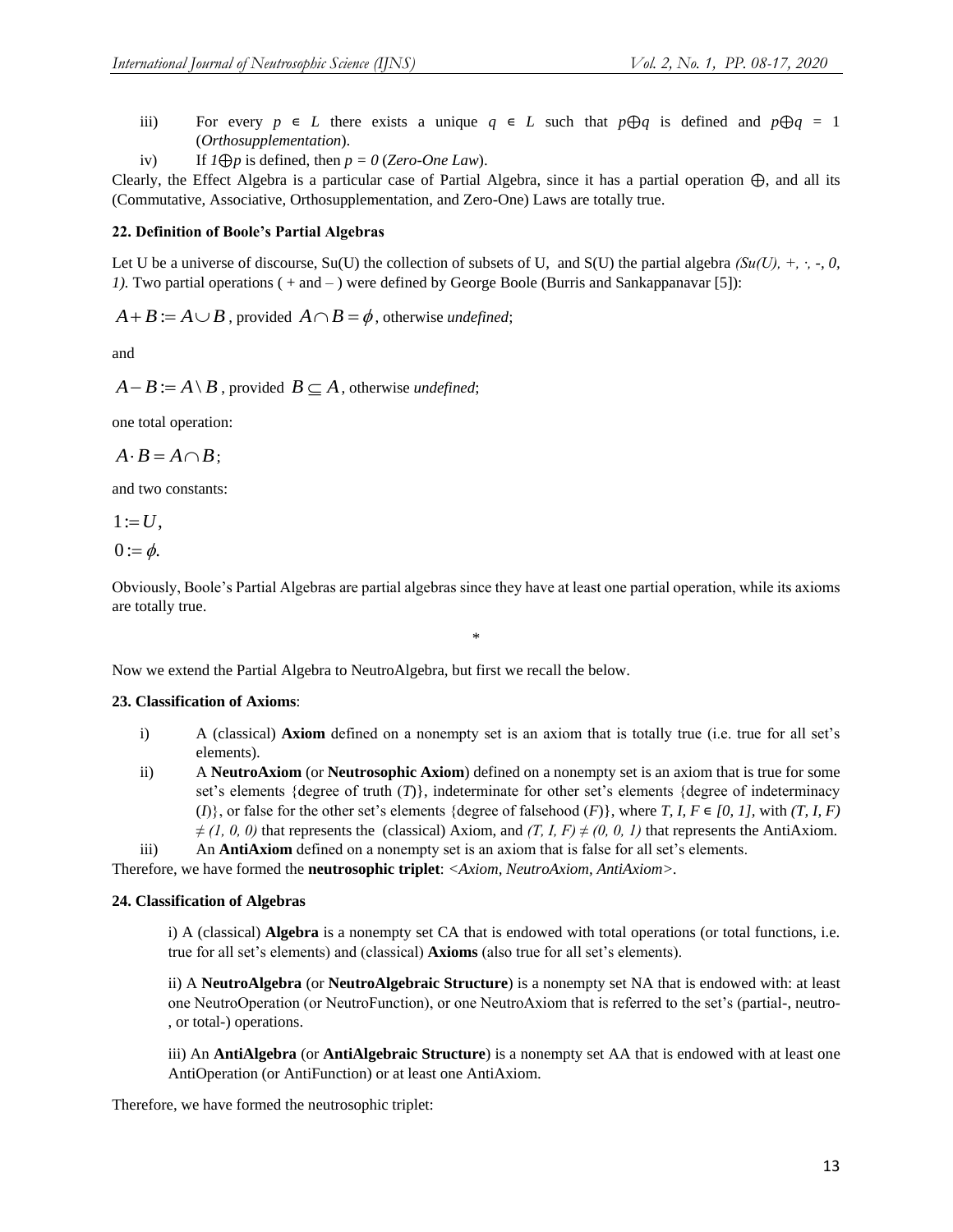*<Algebra, NeutroAlgebra (*which includes the *Partial Algebra), AntiAlgebra>.*

#### **25. Definition of Universal NeutroAlgebra**

The **Universal NeutroAlgebra** (or **General NeutroAlgebra**) is a branch of neutrosophic mathematics that studies classes of NeutroAlgebras and AntiAlgebras.

#### **26. Applications of NeutroFunctions and NeutroAlgebras**

Applicability of Partial Functions, when the domain is not well-known, are in computer science, computability theory, programming language, real analysis, complex analysis, charts in the atlases, recursion theory, category theory, etc.

NeutroFunctions (NeutroOperations), when the domain and/or range are/is not well-known, have a larger applicable field since, besides Partial Functions' undefined values, NeutroFunctions include functions' outer-defined and/or indeterminate values referred not only to the functions' not-well-known domain but to the functions' not-well-known range too.

NeutroAlgebras, in addition to NeutroFunctions, is equipped with NeutroAxioms that better reflect our reality where not all individuals totally agree or totally disagree with some regulation (law, rule, action, organization, idea, etc.), but each individual expresses partial degree of approval, partial degree of ignorance, and partial degree of disapproval of the regulation. NeutroAxioms are true for some elements, indeterminate for others, and false for other elements.

#### **27. NeutroAxioms in our World**

Unlike the idealistic or abstract algebraic structures, from pure mathematics, constructed on a given perfect space (set), where the axioms (laws, rules, theorems, results etc.) are totally (100%) true for all space's elements, our World and Reality consist of approximations, imperfections, vagueness, and partialities.

Most of mathematical models are too rigid to completely describe the imperfect reality. Many axioms are actually NeutroAxioms (i.e. axioms that are true for some space's elements, indeterminate for other space's elements, and false for other space's elements). See below several examples.

In Soft Sciences [2] the laws are interpreted and re-interpreted; in social, political, religious legislation the laws are flexible; the same law may be true from a point of view, and indeterminate or false from another point of view. Thus the law is partially true and partially indeterminate (neutral) or false (it is a neutrosophic law, or NeutroLaw).

Many interpretations have a *degree of objectivity,* a *degree of neutrality (indeterminacy),* and a *degree of subjectivity*. The cultural, tradition, religious, and psychological factors play important roles in interpretations and actions for or against some regulations.

a) For example, "gun control". There are people supporting it because of too many crimes and violence (and they are right), and people that oppose it because they want to be able to defend themselves and their houses (and they are right too); there also are ignorant people who do not care (so, they do not manifest for or against it).

Besides ignorant (neutral) people, we see two opposite propositions, both of them true, but from different points of view (from different criteria/parameters; plithogenic logic may better be used herein, since the truth-value of a proposition is calculated from various points of view – obtaining different results). How to solve this? Going to the middle, in between opposites (as in neutrosophy): allow military, police, security, registered hunters to bear arms; prohibit mentally ill, sociopaths, criminals, violent people from bearing arms; and background check on everybody that buys arms, etc.

- b) Similarly for "abortion". Some people argue that by abortion one kills a life (which is true), others support the idea of the woman to be master of her body (which is true as well), and again the category of ignorants.
- c) A law applying for a category of people (degree of truth), but not applying for another category of people (degree of falsehood).

For example, in India a Hindi man is allowed to marry only one wife, while a Muslim man is allowed to marry up to four wives.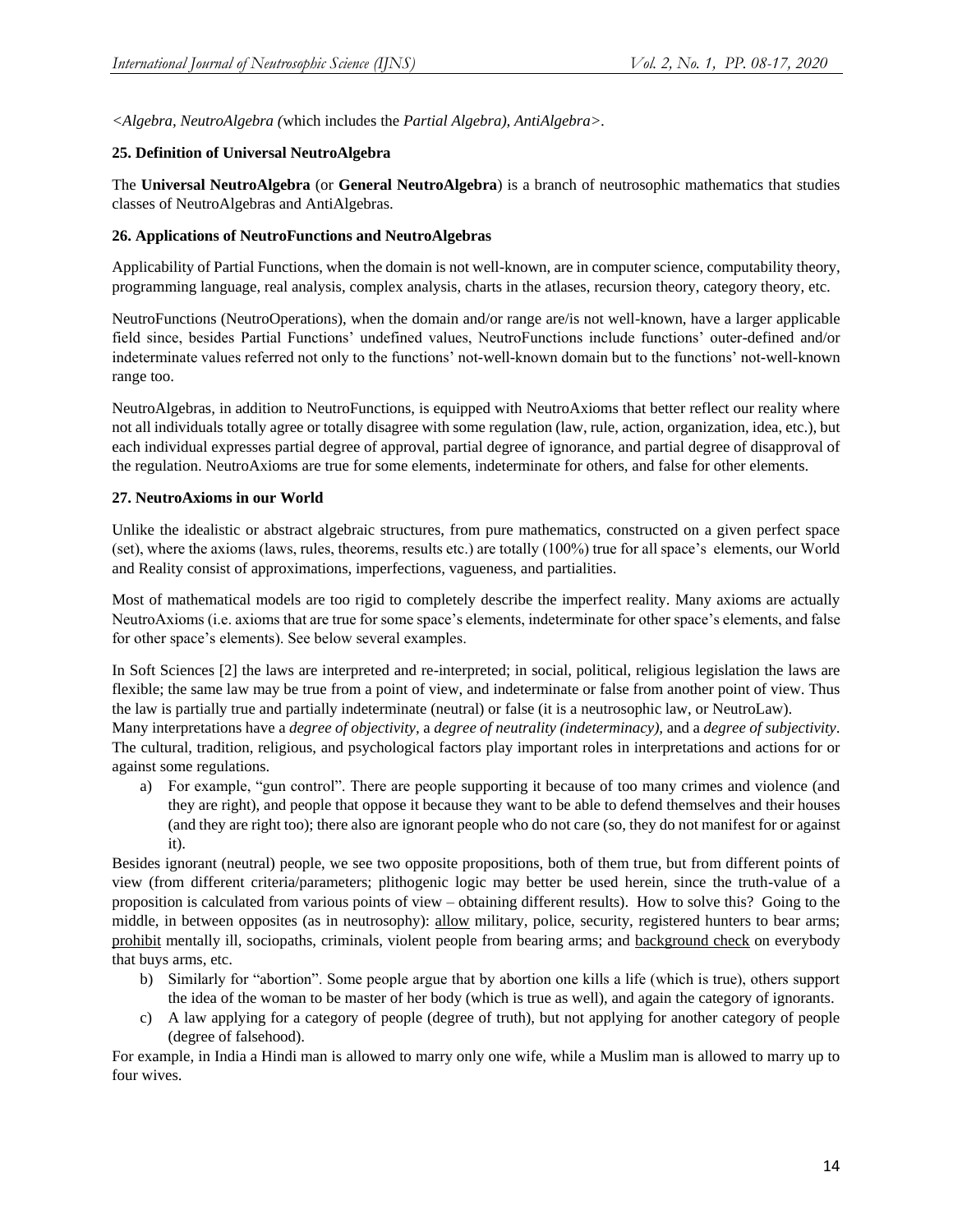- d) *Double Standard*: a rule applying for some people, but not applying for other people that for example may have a higher social rank.
- e) *Hypocrisy*: criticizing your enemies (but not your friends!) for what your friends do too!

Or praising your friends (but not your enemies!) for what your enemies do too!

That's why the NeutroAlgebras better model our imprecise reality and they are needed to be studied, since they are equipped with NeutroOperations (partially true, partially indeterminate, and partially false operations) and NeutroAxioms (partially true, partially indeterminate, and partially false axioms), all designed on a not-well-known space.

## **28. Theorem 1**

The NeutroAlgebra is a generalization of Partial Algebra.

As a consequence, NeutroAlgebra is a generalization of Effect Algebra and of Boole's Partial Algebras.

*Proof.*

Since the Partial Algebra is equipped with partially defined operations, they are NeutroAlgebras according with the above definition of NeutroAlgebras. But the converse is not true.

Further on, the Effect Algebra and the Boole's Partial Algebras are particular cases of Partial Algebra, therefore particular cases of NeutroAlgebra.

## **29. Example of NeutroAlgebra that is not a Partial Algebra**

Let the set  $S = (0, \infty)$ , endowed with the real division  $\div$  of numbers.  $(S, \div)$  is well defined, since

 $\div$  is a total operation (there is no division by zero).

*S* is NeutroAssociative, because, from *x*, *y*,  $z \in S$  such that

$$
x \div (y \div z) = (x \div y) \div z
$$

one gets  $\frac{xz}{x} = \frac{x}{x}$ *y yz*  $=\frac{x}{x}$  or  $xyz^2 = xy$  or  $z^2 = 1$  (since both *x*,  $y \neq 0$ ), whence  $z = 1$  (the other solution

 $z = -1$  does not belong to *S*).

Therefore,  $(S, \div)$  is: associative for the triplets of the form  $\{(x, y, 1), x, y \in S\}$ , while for other triplets  $\{(x, y, z), x, y, z\}$  $z \in S$ , and  $z \neq 1$ *j* it is not associative. So, *S* is partially associative and partially nonassociative (that we call NeutroAssociative).

Thus  $(S, \div)$  is a classical groupoid, it is neither a partial algebra nor an effect algebra since its operation  $\div$  is not a partial operation (but a total operation), and it is a NeutroSemigroup (since it is well-defined and neutroassociative) which means part of the general NeutroAlgebra.

Thus we proved that there are NeutroAlgebras that are different from Partial Algebras.

## **30. Other Examples of NeutroAlgebras vs. Partial Algebras**

Let  $U = \{a, b, c\}$  be a universe of discourse and  $S = \{a, b\}$  one of its nonempty subsets.

i) Structure  $S_I = (S, *_I)$ , constructed as below using Cayley Table:

|  | undefined |
|--|-----------|

*\**<sub>*i*</sub> is a <u>partially defined operation</u> since  $b^*b = \text{undefined}$ , but for all  $x \neq b$  or  $y \neq b$ ,  $x^*y$  is defined.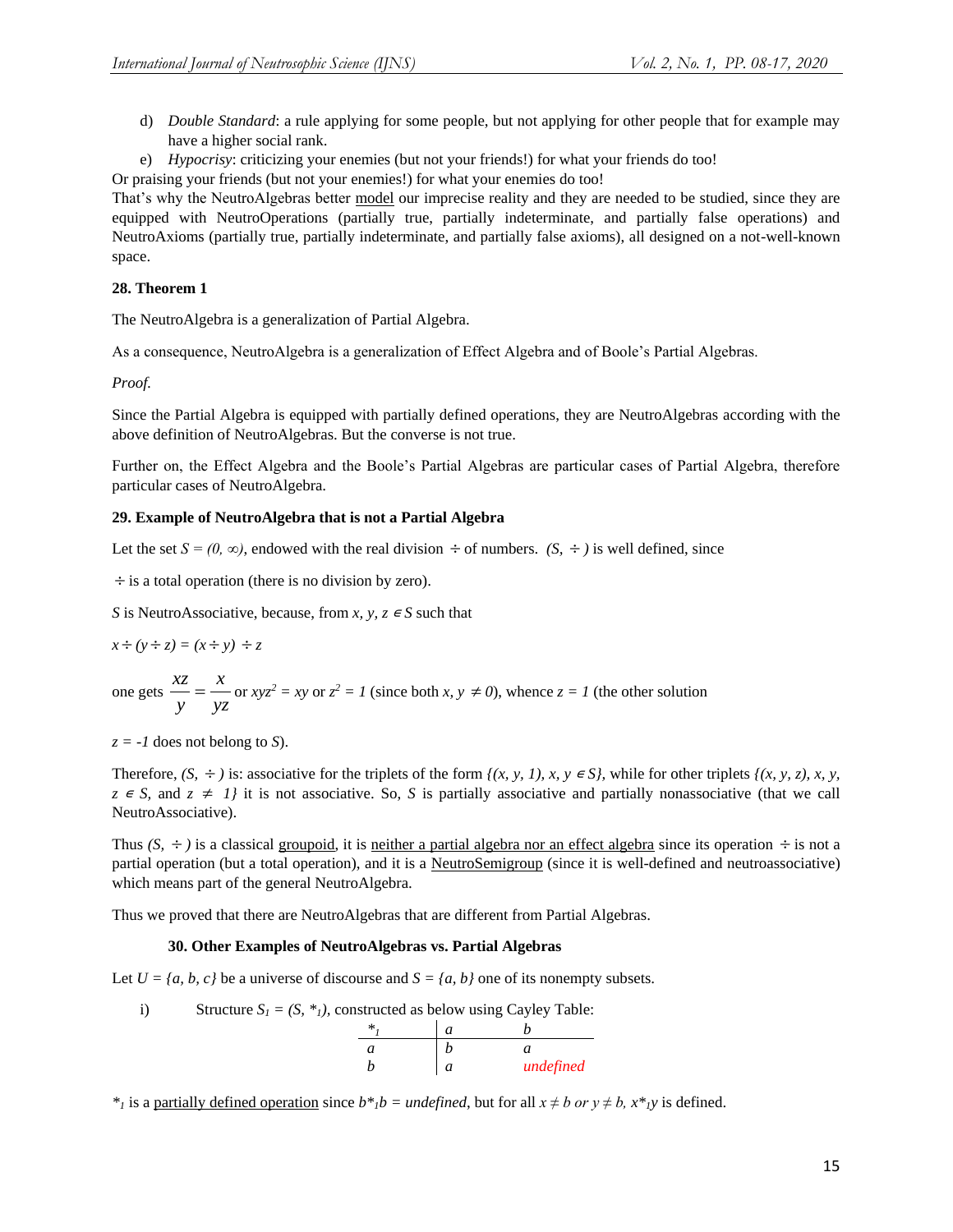The axiom of commutativity is totally true, since  $a^*b$  and  $b^*a$  are defined, and they are equal:  $a^*b = a = b^*a$ . Therefore,  $S<sub>l</sub>$  equipped with the axiom of commutativity is a partial algebra.

But  $S_l$  equipped with the axiom of associativity is not a partial algebra, since the associativity is partially true and

partially indeterminate or partially false (i.e. NeutroAssociativity):

 $a^*$ <sub>*i*</sub>( $b^*$ <sub>*i*</sub> $a$ ) =  $a^*$ <sub>*i*</sub> $a$  =  $b$ , and  $(a^*$ <sub>*i*</sub> $b)$ <sup>\*</sup><sub>*i*</sub> $a$  =  $a^*$ <sub>*i*</sub> $a$  =  $b$  (degree of truth);

but  $a^*(a^*b) = a^*a = b$  while  $(a^*a)^*b = b^*b =$  undefined  $\neq b$  (degree of falsehood).

Therefore, *S<sup>1</sup>* equipped with the axiom of associativity is a Neutro-algebra.

ii) Structure  $S_2 = (S, *_2)$ , constructed as below using Cayley Table:

| $*$ , | a | n            |
|-------|---|--------------|
| a     | b | a            |
| b     | a | $c \notin S$ |

*\**<sub>2</sub> is an <u>outer-operation</u> since  $b *_{2}b = c \in U - S$  is *outer-defined*, but for all  $x \neq b$  *or*  $y \neq b$ ,  $x *_{2}y$  is inner-defined. Because *\**<sub>2</sub> is not partially defined (since  $b *_{2}b \neq$  *undefined*), *S*<sub>2</sub> cannot be a partial algebra.

Similarly, the axiom of commutativity is totally true, since  $a *_{2}b$  and  $b *_{2}a$  are defined, and they are equal:  $a *_{2}b = a =$ *b\*2a.*

Therefore, *S<sup>2</sup>* equipped with the axiom of commutativity is an outer-algebra (which is a particular case of NeutroAlgebra).

But  $S_2$  equipped with the axiom of associativity is not an outer-algebra, since the associativity is partially true and partially indeterminate or partially false (i.e. NeutroAssociativity):

 $a^*_{2}(b^*_{2}a) = a^*_{2}a = b$ , and  $(a^*_{2}b)^*_{2}a = a^*_{2}a = b$  *(degree of truth);* but  $a^*_{2}(a^*_{2}b) = a^*_{2}a = b$  while  $(a^*_{2}a)^*_{2}b = b^*_{2}b = c \neq b$  *(degree of falsehood).* 

Therefore,  $S_2$  equipped with the axiom of associativity is a Neutro-algebra.

iii) Structure  $S_3 = (S_1 *_{3})$ , constructed as below using Cayley Table:

| $*$ | a | ,,         |
|-----|---|------------|
| a   | n | a          |
| h   | a | $a$ or $b$ |

*\**<sup>3</sup>/<sub>3</sub> is an indeterminate-operation since  $b^*$ <sub>*jb*</sub> = *a or b (indeterminate)*, but for all  $x \neq b$  *or y*  $\neq b$ *, x\**<sub>*3y*</sub> is well-defined. The same, because  $*_3$  is not partially defined (since  $b*_3b \neq \text{undefined}$ ),  $S_3$  cannot be a partial algebra.

Similarly, the axiom of commutativity is totally true, since  $a^*{}_{3}b$  and  $b^*{}_{3}a$  are defined, and they are equal:  $a^*{}_{3}b = a =$ *b\*3a.*

Therefore,  $S_3$  equipped with the axiom of commutativity is an indeterminate-algebra (a particular case of NeutroAlgebra).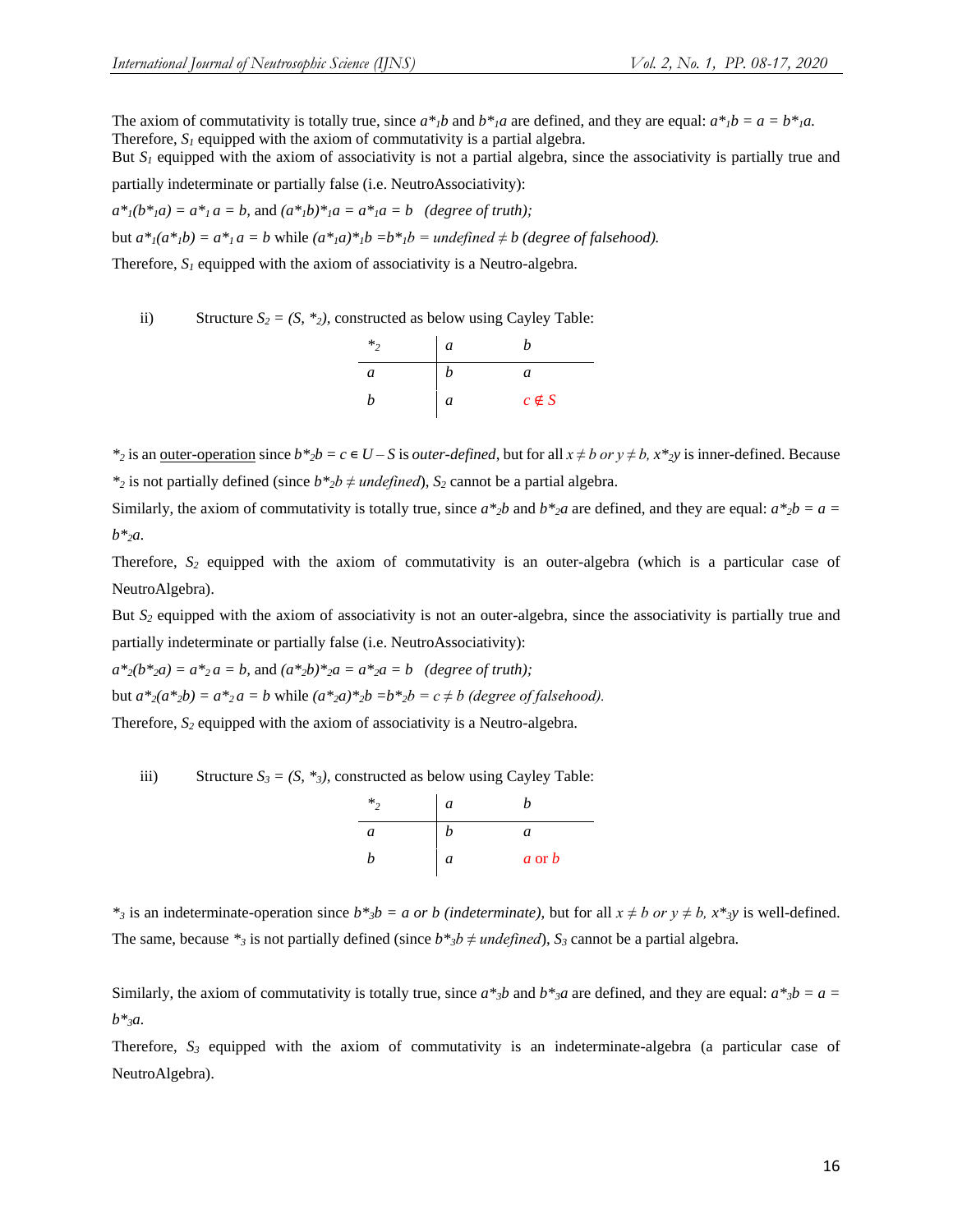But  $S_3$  equipped with the axiom of associativity is not an indeterminate-algebra, since the associativity is partially true and partially indeterminate or partially false (i.e. NeutroAssociativity):

 $a^*$ <sub>3</sub> $(b^*$ <sub>3</sub> $a) = a^*$ <sub>3</sub> $a = b$ , and  $(a^*$ <sub>3</sub> $b)$ <sup>\*</sup><sub>3</sub> $a = a^*$ <sub>3</sub> $a = b$  *(degree of truth)*;

but  $a^*$ <sub>3</sub> $(a^*$ <sub>3</sub> $b) = a^*$ <sub>3</sub> $a = b$  while  $(a^*$ <sub>3</sub> $a)$ <sup>\*</sup><sub>3</sub> $b = b^*$ <sub>3</sub> $b = (a \text{ or } b) \neq b$  (degree of falsehood).

Therefore,  $S_3$  equipped with the axiom of associativity is a NeutroAlgebra.

#### **31. The main distinction between Partial Algebra vs. NeutroAlgebra**

A Partial Algebra has at least one Partial Operation, while all Axioms involving its partial and total operations (Associativity, Commutativity, etc.) are 100% true.

Whilst a NeutroAlgebra has at least one NeutroOperation (which is an extension of Partial Operation) or one NeutroAxiom:

- i) When the NeutroAlgebra has no NeutroAxiom, it coincides with the Partial Algebra.
- ii) There are NeutroAlgebras that have no NeutroOperations, but have NeutroAxioms. These are different from Partial Algebras.
- iii) And NeutroAlgebras that have both, NeutroOperations and NeutroAxioms. Also, these are different from Partial Algebras.

## **32. Remark 1**

For the study of NeutroAlgebras the names of axioms (to be taken into consideration if they are partially true, partially indeterminate, partially false) and similarly for the study of AntiAlgebras the names of axioms (to be taken into consideration if they are totally false) should from the beginning be specified - since many axioms may fall in such categories.

## **Acknowledgement**

The author thanks Prof. Dr. Xiaohong Zhang from Shaanxi University of Science and Technology, Xi'an, China, and Dr. Said Broumi, from University of Hassan II, Casablanca, Morocco, for their comments on this paper.

## **REFERENCES**

[1] Florentin Smarandache, Introduction to NeutroAlgebraic Structures and AntiAlgebraic Structures, in Advances of Standard and Nonstandard Neutrosophic Theories, Pons Publishing House Brussels, Belgium, Ch. 6, pp. 240-265, 2019.

[2] Florentin Smarandache, Introduction to NeutroAlgebraic Structures and AntiAlgebraic Structures (revisited), Neutrosophic Sets and Systems, vol. 31, pp. 1-16, 2020. DOI: 10.5281/zenodo.3638232.

[3] Horst Reichel, Structural induction on partial algebras, Akademie-Verlag, 1984.

[4] D. Foulis and M. Bennett. Effect algebras and unsharp quantum logics, Found. Phys., 24(10): 1331–1352, 1994.